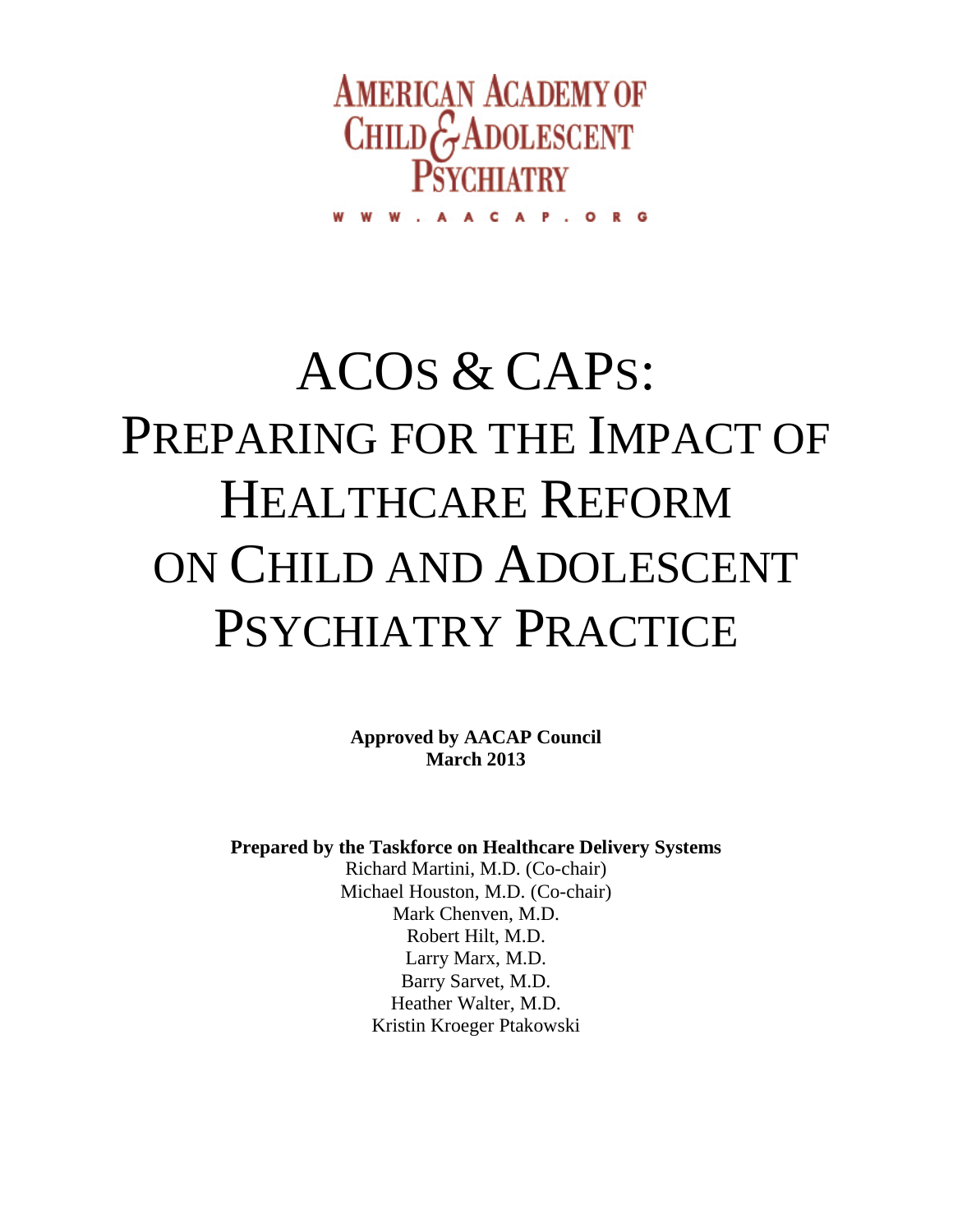# **INTRODUCTION**

The passage of the *Patient Protection and Affordable Care Act* of 20[1](#page-10-0)0 (ACA)<sup>1</sup> brought with it the potential to radically alter the delivery of healthcare within the United States. The ACA was signed into law within two years of the passage of the *Paul Wellstone and Pete Domenici Mental Health Parity and Addiction Equity Act* of 2008. [2](#page-10-1) Together, these Acts lay the groundwork for dramatic improvements in the historically inadequate delivery of mental health services to children and adolescents.

The purpose of this document is to provide the child and adolescent psychiatrist (CAP) with a brief overview of the changes in the healthcare delivery system that are expected to occur as a result of the ACA, and how these changes are anticipated to affect the practice of child and adolescent psychiatry.

# **THE KEY COMPONENTS OF THE AFFORDABLE CARE ACT**

The following key components of the ACA are intended to expand healthcare coverage to all individuals while improving the quality and efficiency of the healthcare system and controlling the rise in healthcare costs.

*Increased Access*: A major component of the ACA is the requirement for universal healthcare insurance coverage (the individual mandate). Over 8 million children and adolescents were uninsured prior to the implementation of the ACA. When the ACA is fully implemented, not only will all children and adolescents have some form of health insurance coverage, but also all transition-age young adults (ages 18-25). The scarcity of child and adolescent psychiatry resources will persist as a critical issue in the context of the expanded demand for youth mental health services.

*Shift to a Public Health Orientation*: Universal coverage under the ACA will likely adopt a broad public health orientation, which emphasizes health promotion, disease prevention, early identification and intervention, and a greater reliance on community supports. These public health efforts will be driven by population-based approaches (e.g., screening for mental health problems within the primary care setting) to maximize the early identification of children at risk.



*Heightened Attention to Quality and Cost*: Attention to quality and cost will significantly increase under the ACA. Outcomes of care, both at individual and population levels, will be routinely monitored and measured by state and private healthcare entities. In some models, increased reimbursement to providers will be dependent upon the achievement of specific quality indicators.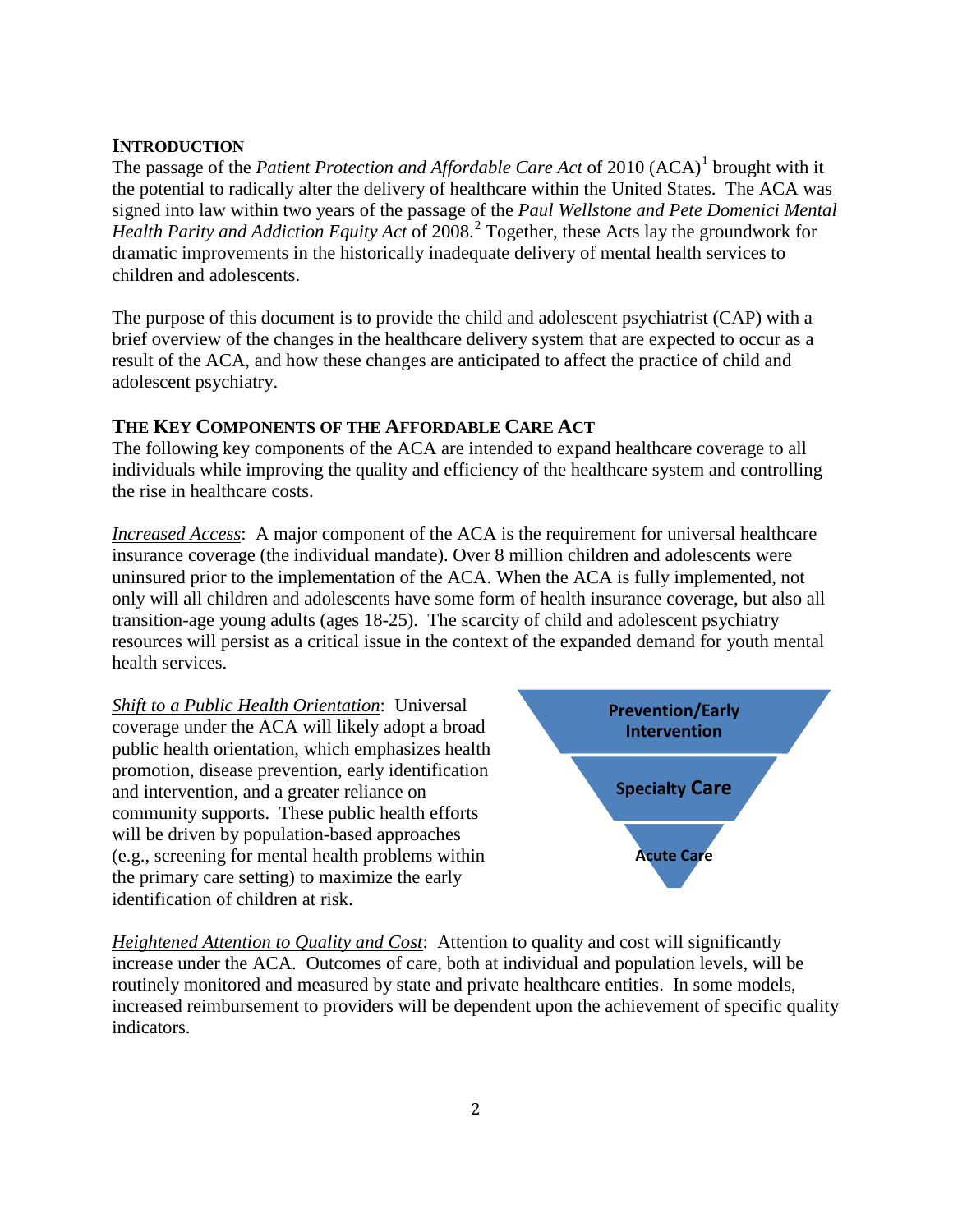*Enhanced Information Technology (IT*): The ACA heavily incentivizes the use of healthcare IT, and in some cases provides financial support for its adoption (e.g., the "meaningful use" incentive). In 2015, for providers accepting Medicare reimbursement there will be penalties in the form of reduction in reimbursement for those medical practices that have not implemented electronic medical records. The implementation of HIPAA-compliant electronic communications between providers and families and the use of telepsychiatry for psychiatric assessment, treatment, and provider collaboration are other expected examples of expanded healthcare IT.

*Promotion of Patient and Family-Centered Care*: The ACA supports the delivery of patient and family-centered care through the expectation of greater collaboration between the primary and specialty care providers and greater access to supportive resources, as well as an emphasis on "one-stop" shopping for patients and their families. Patient and family satisfaction surveys will become a routine component of quality measures.

*Emphasis on Healthcare Innovations*: Healthcare innovations that improve access to and quality of care while constraining costs will be rewarded. Practices that support the integration of healthcare services across the spectrum of primary and specialty care and to other service delivery systems (e.g., education, child welfare) are promoted under the ACA. There is expected to be an increased use of evidence-based treatments, a reliance on disease management technologies, and a focus on early identification and treatment. However, all of these changes will ultimately have to prove their worth in the form of a measurable increase in the quality of care delivered within a context of cost containment and reduction.

#### **ACCOUNTABLE CARE ORGANIZATIONS – A MANDATE OF THE ACA**

In order to implement the key components of the ACA, the Act mandates the development of Accountable Care Organizations (ACOs). ACOs are well-defined legal entities consisting of a network of individual physicians, physician groups, hospitals, and other entities that provide healthcare to patients, enrolled within a specific insurance plan. The healthcare must be coordinated within the network with the goal of containing costs through the provision of preventive services, reduction in the duplication of services and tests, avoidance of hospital readmission, value-based purchasing, the adoption of integrated electronic medical record systems, and other targeted cost containment provisions as determined by the Centers for Medicare and Medicaid Services. The ACO concept was developed collaboratively by several medical organizations, including the American College of Physicians, the American Association of Family Practice, and the American Medical Association. In 2011, the U.S. Department of Health and Human Services released rules for physicians and hospitals to aid in the establishment of ACOs.<sup>[3](#page-10-2)</sup> Initially, these rules apply only to patients enrolled in Medicare and only for ACOs that can ensure the enrollment of a minimum of 5,000 Medicare patients. The ACA also calls for the initiation of a Pediatric Demonstration Project between 2012 and 2016 that would allow for the development of Pediatric ACOs to provide care for children enrolled in Medicaid and state Children's Health Insurance Programs. Based on the success of these programs, it is anticipated that fundamental aspects of the ACO model, including payment reform initiatives, will be widely adopted by private insurers.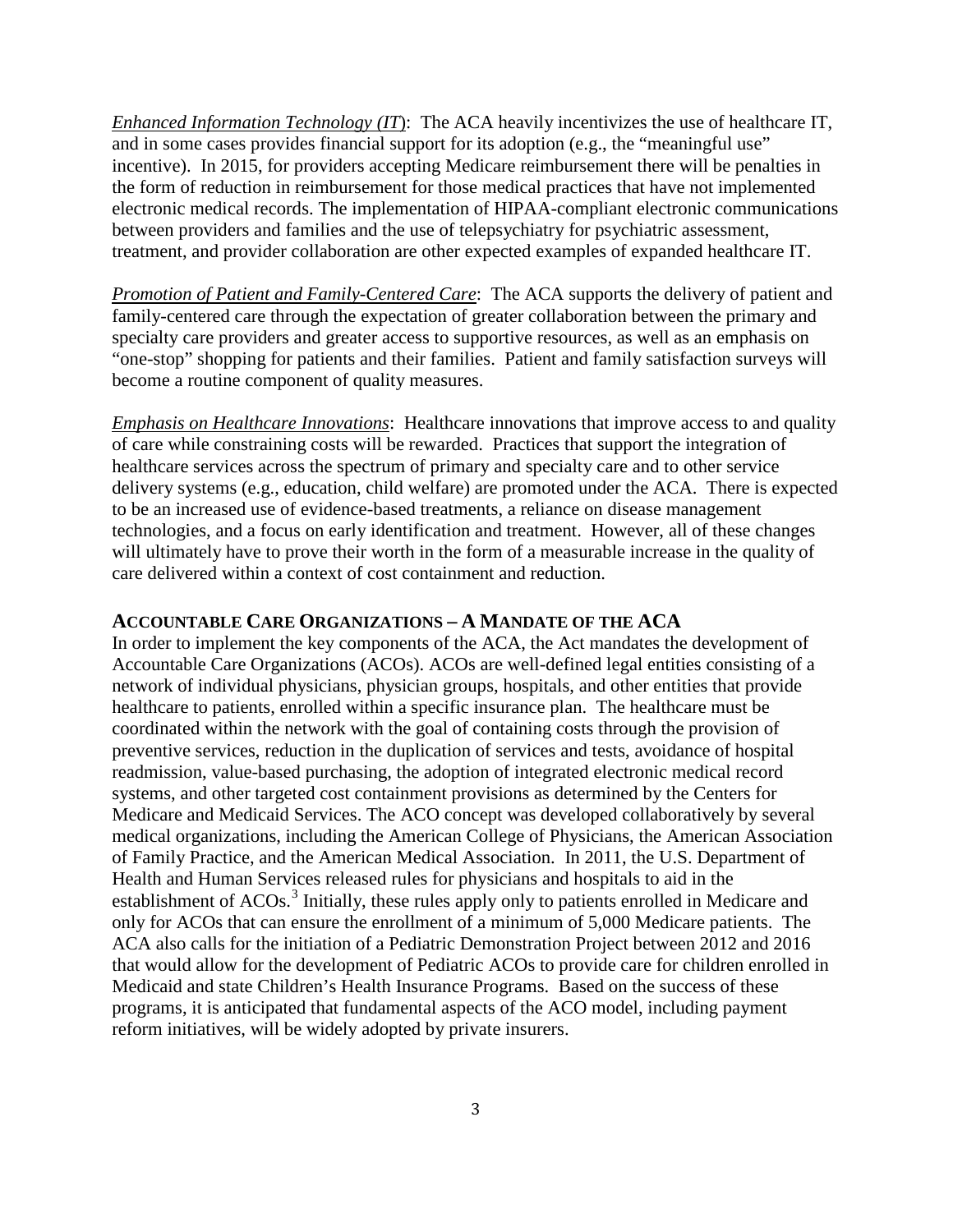ACOs must meet National Committee for Quality Assurance (NCQA) standards, which have the overall goal of connecting each patient with "the right provider at the right time". These standards include:

- Timely access to a sufficient network of healthcare providers (including number and types) to cover primary care, specialty care, urgent/emergent/inpatient care, community and home based services, and long term care;
- Primary care practices that are responsible for patient and family-centered care within a healthcare home;
- Coordinated care across multiple providers with a timely exchange of information during transitions;
- Attention to patient and family rights and responsibilities with a grievance process, as well as a means to protect access to health-related data; and
- Performance reporting that includes data on quality of care, preventive health, patient experience, care coordination and cost, and efforts to improve performance.

# **THE PEDIATRIC HEALTH HOME IN ACOS**

Most ACO models of care delivery promote the concept of a health or medical "home". Health homes are designed to promote patient and family-centered healthcare through the development of collaborative relationships between primary care, specialists, subspecialists, and hospitals. NCQA requirements state that one of the primary responsibilities of the health home is the provision of mental health services. Mental health interventions in the health home may include patient/parent education, identifying and tracking clinical symptoms with the use of standardized rating scales, monitoring adherence with treatment regimens, and providing brief therapeutic interventions including supportive and behavioral therapies.

The American Academy of Child and Adolescent Psychiatry, in its *Best Principles for the Integration of Child Psychiatry into the Pediatric Health Home,* [4](#page-10-3) provides a framework for integrating mental health care into the pediatric health home. The principles upon which this framework is grounded include family-focused care, professional collaboration, care plan development, and care coordination.

The tiered role of CAPs in the context of the pediatric health home can include the following (see full document for details):

- 1. Preventive Services and Screening
	- a. Educate primary care practitioners (PCPs) regarding the use and interpretation of screening tools
	- b. Enhance PCPs' knowledge of mental health vulnerabilities and mental health and educational resources
- 2. Early Intervention and Routine Care Provision
	- a. Provide on-demand verbal consultations to PCPs regarding appropriate evaluation and management of mental health problems
	- b. Provide in-person consultation for mental health problems at the request of the PCP and family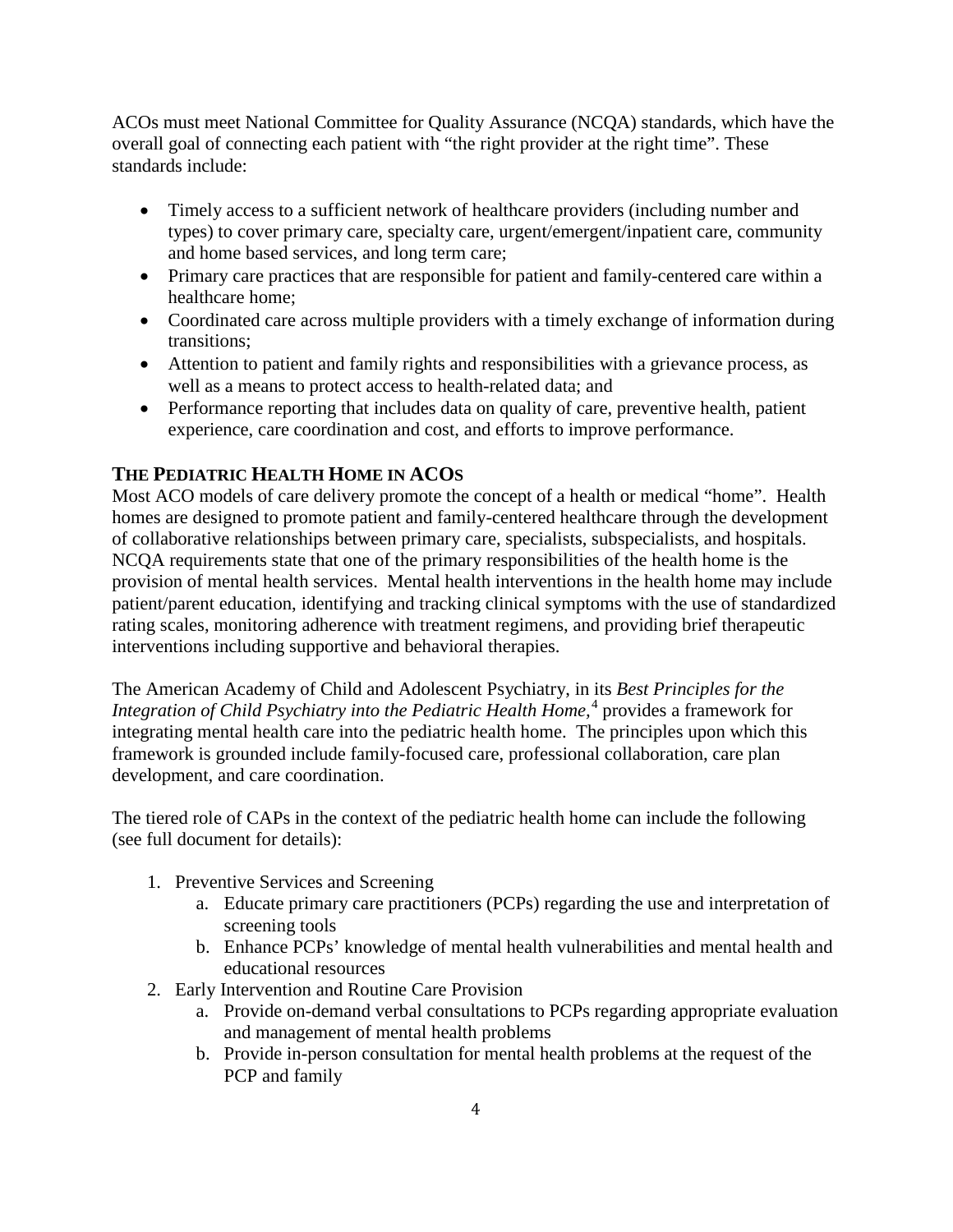- 3. Specialty Consultation, Treatment, and Coordination
	- a. Collaboratively with the PCP, develop a patient/family mental health care plan that will be implemented by the PCP with the assistance of a mental health care coordinator
- 4. Intensive Mental Health Services for Complex Clinical Problems
	- a. Provide psychiatric assessment, clinical formulation, and treatment recommendations for patients referred by PCPs for mental health care
	- b. Collaboratively with the PCP, plan for the return of care to the primary care sector when appropriate

### **NEW OPPORTUNITIES AND CHALLENGES FOR CHILD & ADOLESCENT PSYCHIATRY**

Healthcare reform will entail changes in how CAPs connect with other system stakeholders, patients and families, other providers, insurers, institutions, and government agencies at all levels. No one can predict the extent and magnitude of these changes on the variety of CAP practice settings, though it is anticipated that change will occur sooner and more quickly within large institutions that are seeking to be designated as ACOs. This would include institutions already aligned with managed care organizations, such as public and private clinics that work with Medicare and Medicaid populations, and many academic medical centers. Later, it is anticipated that changes will filter down through private insurers and smaller group practices.

While the ACA ultimately aims to reduce costs within the 'fee for service' delivery model, it is not clear what the magnitude or timing of the impact will be on the individual CAP in private practice. In any case, most CAPs are likely to face a number of opportunities and challenges in the context of the anticipated changes.

#### **Opportunities**

- 1) *Broader public health impact*: Under the ACA, patient quality and outcomes are likely to be favorably affected by: increased access to mental health services; greater emphasis on prevention and early intervention; improved adherence to evidence-based assessment and treatment; greater use of medical technology to share information, reduce errors, guide treatment, and assess outcomes; and, lower cost of services through a broad range of cost control measures. In the context of the Pediatric Health Home model and its prominent inclusion of behavioral health, CAPs will have an opportunity to work as a team with primary care clinicians and professionals from other child-serving systems to enhance the health and well-being of youth through a broad range of prevention, early intervention, and shared care initiatives. As such, CAPs could broaden their focus from an individual to a public health perspective, and as such, enable a substantially greater impact of CAPs' practices on children's mental health.
- 2) *Enhanced role satisfaction*: With the ascendance of the integrated care model, CAPs will have an important opportunity to become physician leaders in an evolving health care system. CAPs that are familiar with AACAP's *Guide to Building Collaborative Mental Health Care Partnerships in Pediatric Primary Care* and *Best Principles for Integration of Child Psychiatry into the Pediatric Health Home*<sup>[5](#page-10-4)</sup> would be well-positioned to participate at the planning and policy level in the creation of ACOs, Pediatric Health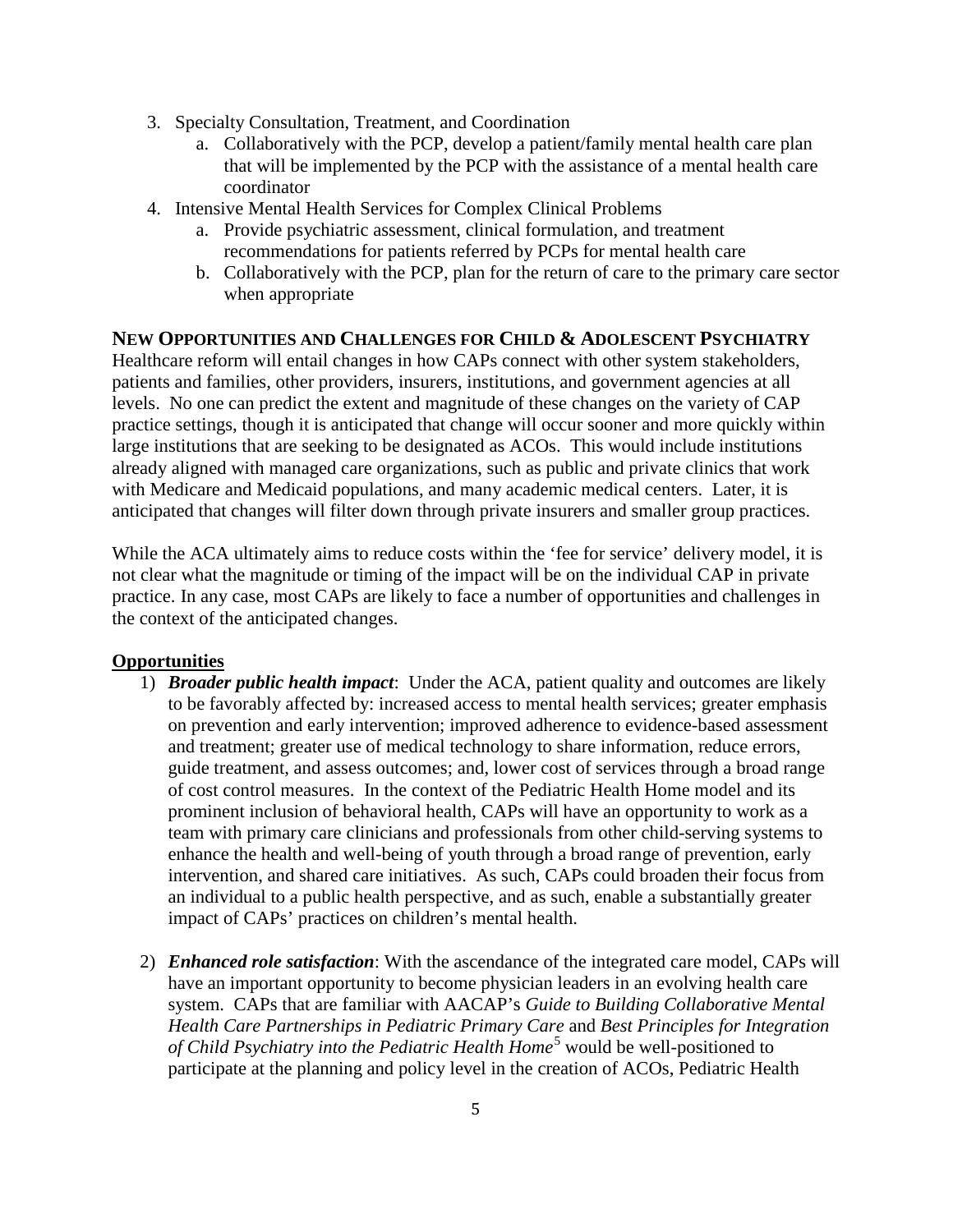Homes, and other new healthcare delivery systems. Within an integrated care model, CAPs would have the opportunity to advance their consultation skills, particularly at the interface between physical and emotional health, in the service of closer working relationships with primary care practitioners. CAPs could advance their teaching skills as they educate professionals from other disciplines about mental health issues, and as they oversee other mental health clinicians. By reducing the professional isolation of a nonintegrated practice, CAPs are likely to enjoy both increased professional stature by virtue of their unique contributions to the care of the child, and increased work satisfaction by working closely with other professionals in pursuit of shared goals.

- 3) *Greater family-focused care*: In accordance with Child and Adolescent Service System Program principles,<sup>[6](#page-10-5)</sup> because family factors play a major role in treatment outcomes, the practice of CAPs will increasingly emphasize family-focused care. In family-focused care, the strengths and needs of the entire family are systematically assessed and subsequently addressed through dyadic and family therapies, parent management training, referral of family members for their own mental health assessment and treatment as indicated, and referral of the family to supportive social services. CAPs' experience with family development and dynamics and their training working within and among various systems of care will reinforce these key aspects of treatment planning and oversight.
- 4) *Enhanced health information technology***:** Quality control protocols will assume an increasingly important role in the practice of child and adolescent psychiatry. Quality control will likely take a number of forms, from technological advances to an emphasis on evidence-based assessment and treatment, and treatment outcomes. Technological advances will include the ascendance of electronic medical records over paper charts and the attendant possibility of embedded treatment algorithms derived from practice guidelines that will guide practitioners to the safest and most effective care. Embedded medication formularies can automatically raise "red flags" pertaining to dosage, contraindications, or cross-reactivity to reduce medication errors, and can be linked electronically to pharmacies to improve adherence. Technological advances also could include the direct computer entry of historical data and symptom ratings by patients, their parents, and their teachers to reduce the time spent by the practitioner in gathering this information, as well as the electronic sharing of diagnostic impressions and treatment recommendations with other members of the care team and external providers to enhance care coordination. Since many electronic medical record/practice management systems now offer "a patient portal and share medical and psychiatric records with nonpsychiatric medical professionals, including patients and families, they will require the implementation of protocols and procedures that protect sensitive patient/family information.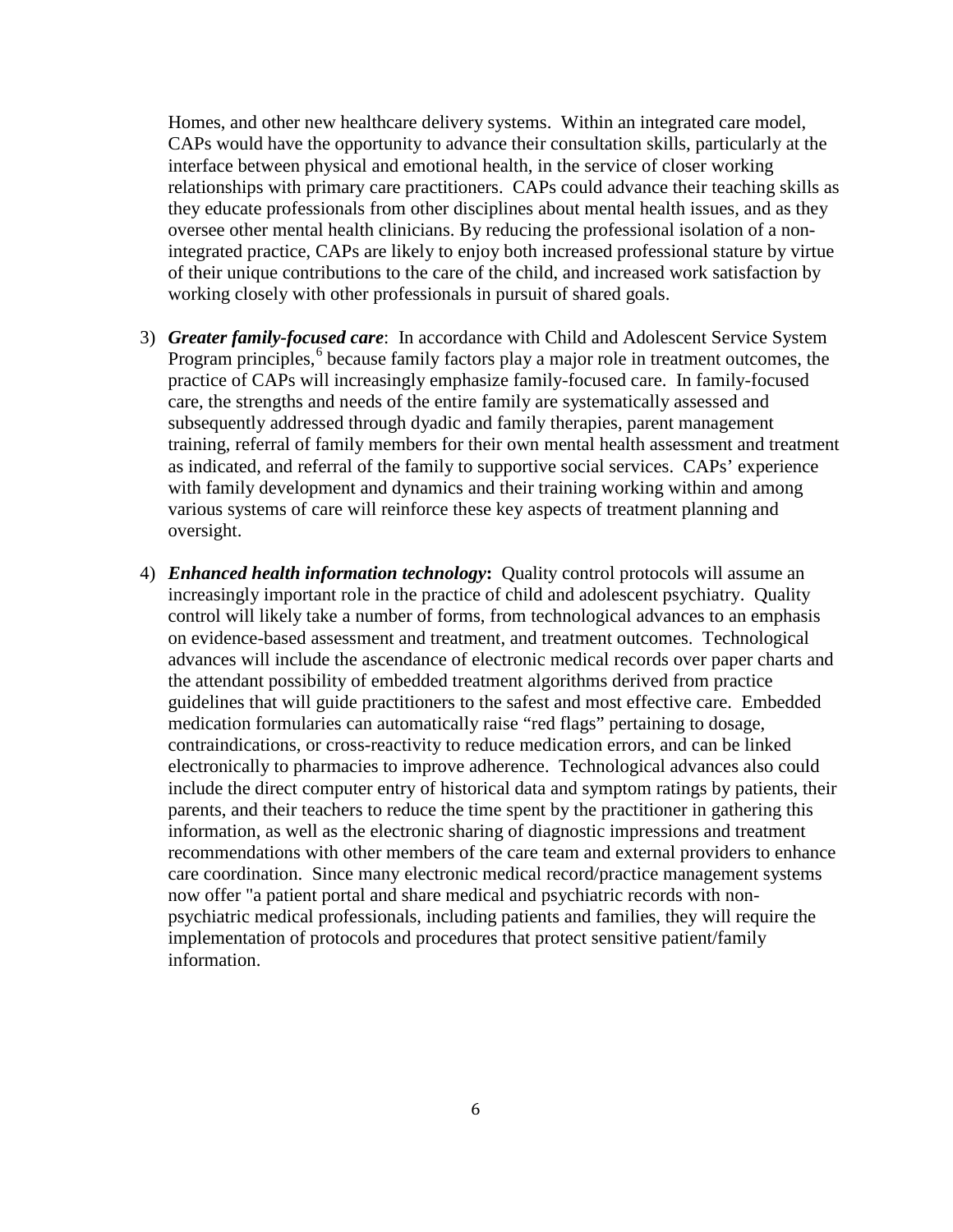#### **Challenges**

- 1. *Change from autonomous practice to team based approaches*: One of the biggest challenges for CAPs will be a shift from relative professional autonomy as solo practitioners to a team-based approach to care. As the demand for mental health care increases and as cost control measures are implemented, mental health care (and health care generally) will likely shift to a more tiered delivery system in which non-complex care would be delivered by less specialized (and less costly) professionals and paraprofessionals, while more specialized professionals would focus on more complex tasks. Thus in mental health care, social workers and mental health counselors may preferentially provide crisis management, screening, case management and supportive therapy services; advanced practice nurses or nurse practitioners may preferentially provide non-complex psychopharmacology services; psychologists and other licensed clinicians may preferentially provide manualized psychotherapy services; and, child and adolescent psychiatrists may preferentially provide diagnostic, treatment planning, and psychopharmacologic services. Under this tiered model, CAPs would have less control over the type of patients that they attend to and the type of services they provide. Moreover, their practice would likely shift towards the care of the most complex patients.
- 2. *Less family and patient interaction, more consultative role*: In the context of a Pediatric Health Home, the primary care physician (PCP) will likely serve as leader of a multidisciplinary team that attends to the medical and mental health needs of the patients through the collaborative development and implementation of comprehensive care plans. The CAP may play a more consultative role on the team, focusing on the triaging of patients' mental health needs to the most appropriate mental health service provider/level of care. In some situations, the CAP may not be a regular member of the care team; rather a lower-cost professional (likely a social worker) may instead represent mental health. In that situation, the CAP might episodically join the team when children with more complex mental health needs are identified, and participate as an educator and quality reviewer. The CAP would likely assume a leadership role when the care team addresses the needs of children and adolescents with severe and persistent mental illness. For CAPs who have enjoyed the broad range of services that can be provided in an individual practice, this narrowing of roles may feel constraining, and shifting to a more consultative role may limit the opportunity to develop close relationships with patients and their families.
- 3. *Loss of autonomy in clinical diagnosis and treatment*: A shift toward evidence-based assessment and treatment by payers and institutions may require the practitioner to become more adept at integrating the use of structured diagnostic interviews and symptom rating scales to ensure accuracy of diagnoses and to assess response to treatment. The practitioner also will need to become familiar with the recognized standard of treatment as articulated in clinical practice guidelines, which should inform that his/her practice is in conformance with the community standard of care. Moreover, the practitioner will need to become adept at medical literature searches, especially the outcomes of meta-analyses and systematic reviews, to assess the evidence supporting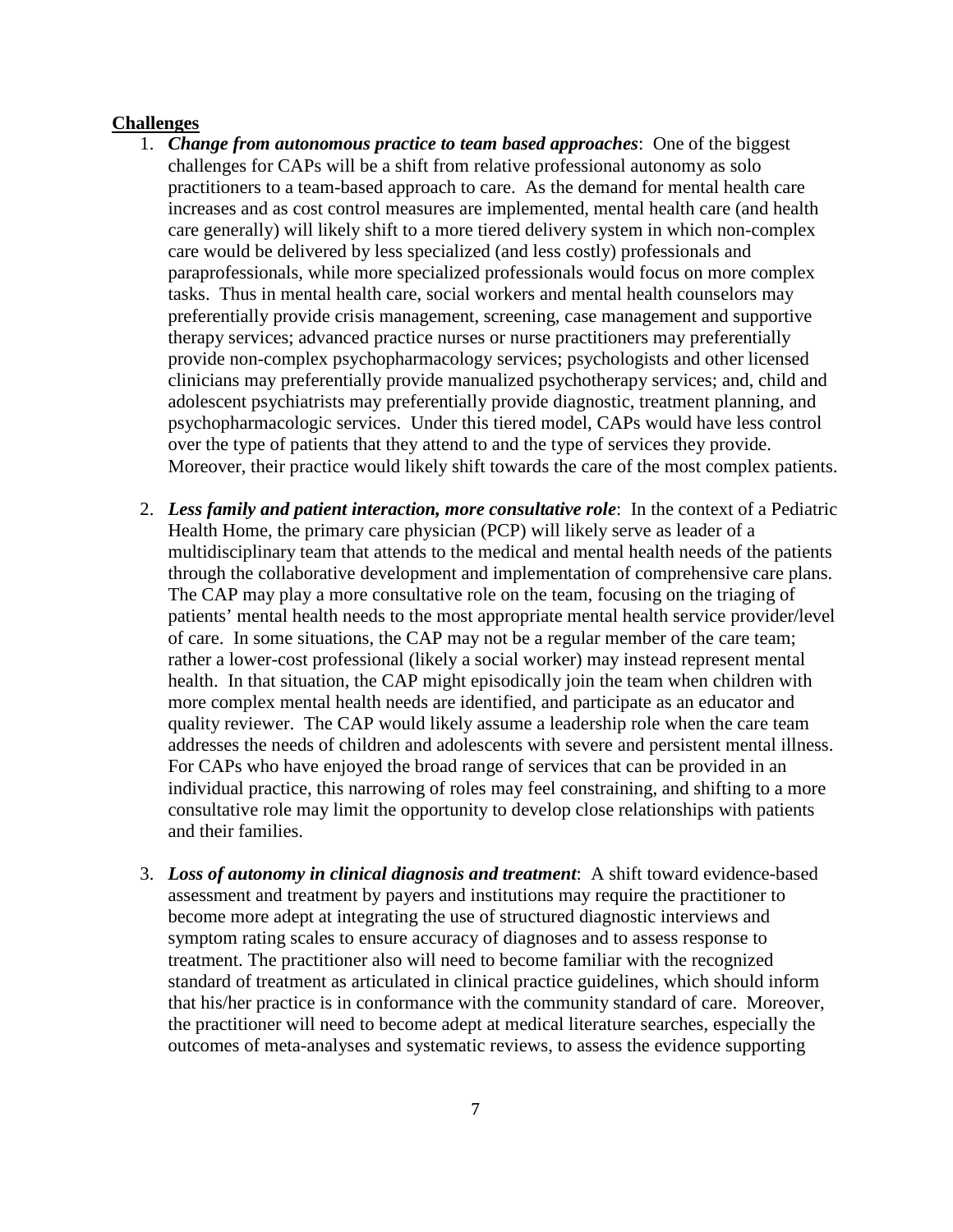various treatment options and convey this information to the patient and family, as well as the treatment team.

The outcomes of clinical practice will likely be exposed to closer scrutiny as hospitals, clinics, and other entities begin to systematically collect data on mortality, prevention of re-hospitalization, symptom remission, functional improvement, patient satisfaction, access to and coordination of care, and completion of referrals. Practitioners will likely be required to both report patient and systems outcome data from their practices and hold responsibility for outcomes by creating "plan, do, check, act" remediation protocols when their data fall short of institutional or payer targets.

# **TAKING STEPS TO PREPARE**

The American Academy of Child and Adolescent Psychiatry, in its *Guide to Building Collaborative Mental Health Care Partnerships in Pediatric Primary Care,* [7](#page-10-6) presents guidelines for understanding, building, and implementing collaborative mental health care partnerships in the primary care setting. The core components of the collaborative process include the following (see document for details):

- 1. Advocating collaboratively with PCPs to build a strong foundation of awareness and concern among the widest array of stakeholders about the problem of access to children's mental health services;
- 2. Partnering with PCPs to develop a collaborative care model;
- 3. Partnering with families through systematic outreach;
- 4. Engaging community partners in the development of collaborative relationships;
- 5. Consideration of the professional characteristics CAPs will need to develop to effectively participate in collaborative care models;
- 6. Effectively managing the workflow of collaborative partnerships;
- 7. Program evaluation to demonstrate effectiveness; and
- 8. Sustainability of collaborative partnerships

By educating, consulting to, and collaborating with the primary care system, CAPs can positively impact the care of many more patients than would be possible through the traditional individual treatment model. CAPs interested in working more directly with primary care can follow many different paths to creating this experience. One preliminary step is building upon (and in some cases repairing) collegial relationships with PCPs. CAPs in private practice often have limited personal connections with PCPs in their communities. This separation may have been protective if the CAP did not have time available to accept the potentially large volume of referrals that may come from the relationship. However, PCPs need to see child psychiatrists as helpful resources if we wish to join with them in care system relationships.

CAPs interested in collaborative care programs, but without access to a fully formed program to simply join, might actively work with their local PCPs to develop a desired collaborative care service. This can start with informal visits and discussions about the primary care medical home (PCMH) with PCP leaders in your community, with community health programs, or with directors from the pediatric and mental health divisions of academic hospitals or medical centers.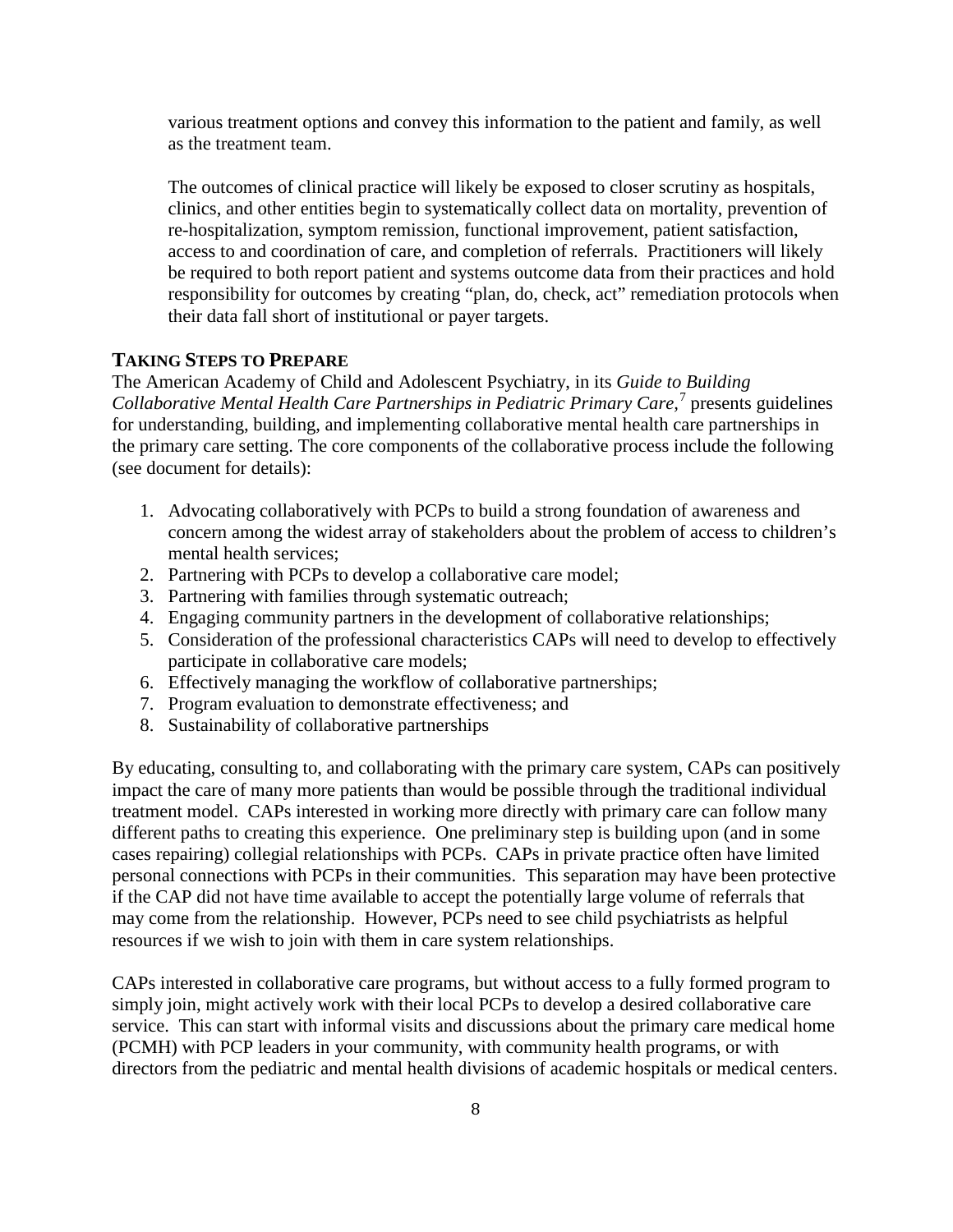Making yourself known to community PCPs engaged in PCMH efforts and informing them of your interest in joining with them may lead to collaboration opportunities. If you are not aware of any PCPs who have this as their special interest, you could contact a local primary care organization such as the state chapters of the American Academy of Pediatrics (AAP) and the American Academy of Family Physicians (AAFP) to see if they can connect you with local leaders on the PCMH.

It is also possible to develop experience in collaborative work with small practices on a small scale without incurring any significant financial commitments or the risk of becoming overwhelmed with referrals. Strategies for this include protecting a small block of time to do consultations for a specific pediatric practice to which the CAP grants unique access, offering to provide periodic in-office topic discussions or case conferences to a pediatric practice, or offering "curbside" phone consults during an agreeable time to a small number of PCPs regarding patients for whom they are managing the psychiatric treatment. PCPs understand that CAPs' practices are very busy due to the workforce shortage and are generally appreciative of any effort to help them and/or to accept even a small percentage of their referrals. CAPs who find they enjoy this way of working can bring their experiences to the larger agencies and to ACOs building out the medical home organization and reimbursement systems, and look to become one of their local mental health partners.

CAPs can also use AACAP as a resource for developing child mental health advocacy efforts<sup>[8](#page-10-7)</sup> and for advice on developing a relationship with the PCMH.<sup>[9](#page-10-8)</sup> Sections of the AACAP website are designed to assist members with advocacy and developing collaborative care programs.<sup>[10](#page-10-9),[11](#page-10-10)</sup> The AAP Task Force on Mental Health's *Strategies for System Change in Children's Mental Health: A Chapter Action Kit*<sup>[12](#page-10-11)</sup> provides CAPs pragmatic information useful in understanding, engaging, and partnering with PCPs

Because the PCPs in the PCMH often have the need for rapid input from a CAP, a system or group of CAPs may be more successful at meeting the needs of primary care practices or an overall ACO system than a solo practitioner who has other clinical commitments could reasonably be. Consulting teams might be multidisciplinary and include psychologists, social workers, and paraprofessional health educators. CAPs well suited for working in collaborative mental health systems include those who enjoy teaching, have good communication skills, are able to tolerate ambiguity and less direct control, are efficient in creating concise and practical consultation notes, and have an interest in prevention and population‐based medicine. The types of business arrangements defining these alliances may vary to include informal affiliations, practice organizations made up of individual practitioners with shared overhead, group practices, and employment models. Working with a group of other CAPs will also offer the advantage of allowing for the expenses associated with managing risk contracts and implementing health information technology to be spread out.

For a formal PCMH collaborative treatment relationship to work well, there should be a clear agreement between the CAPs and PCPs regarding the mental health service structure. Formal agreements would include procedures and access standards within the PCMH for: 1) informally accessing CAPs for helping with brief questions arising in pediatric practice; 2) direct CAP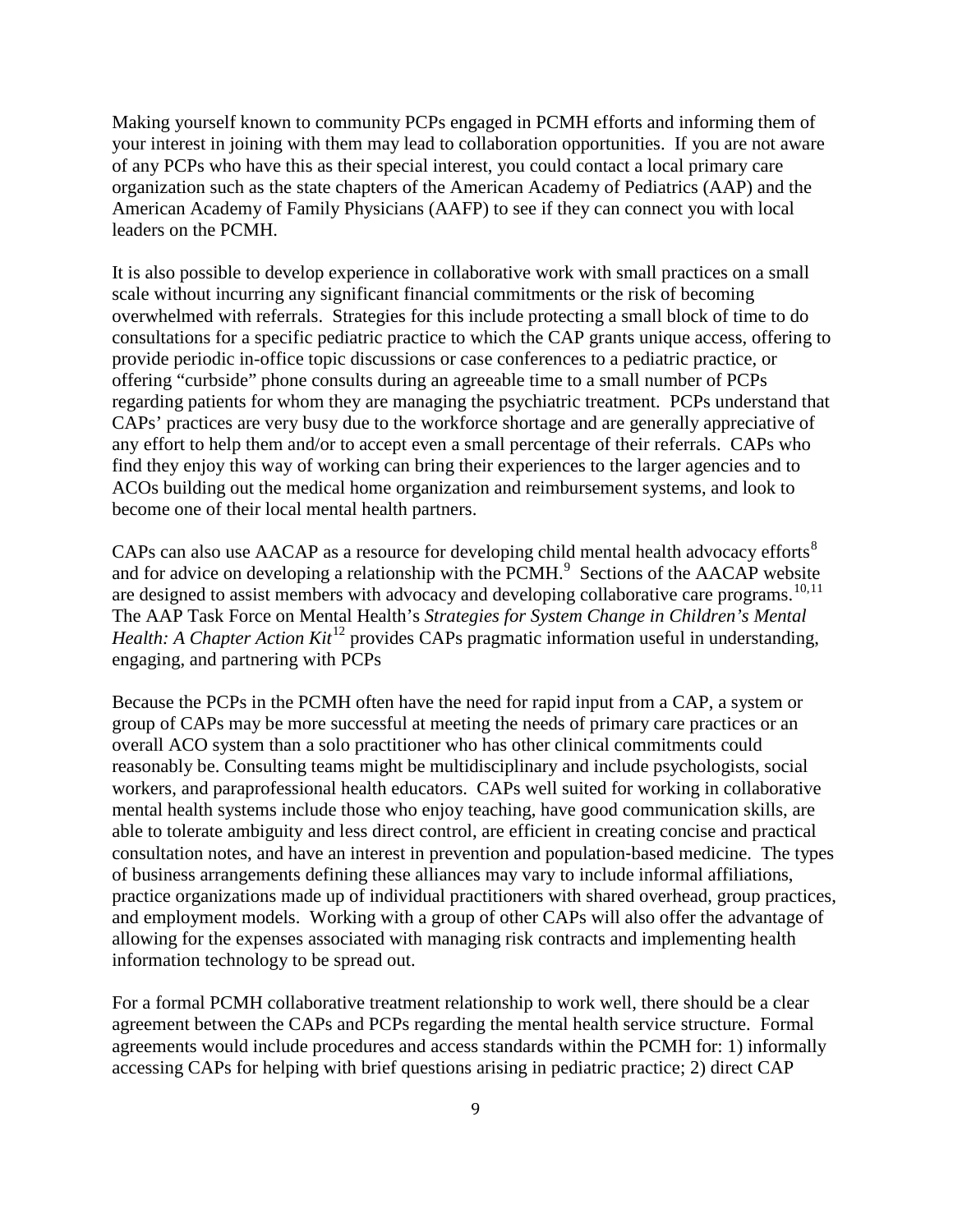patient consultation (evaluation) for patients managed within the PCMH; 3) triage of patients/families regarding the level of service they need in the PCMH and/or the CAP specialty care system; and 4) assistance with referral and care coordination.

Even with well coordinated patient-centered care supported by both a PCP and a CAP, there will continue to be many patients (i.e., those with more severe disorders) who should be under the principal care of a CAP. CAPs and PCPs will need to work together to identify the patients in need of specialized ongoing child mental health services. Ideally, the PCMH will be able to utilize a care coordinator who can assist the CAPs and PCPs in securing needed ongoing specialist services, beyond what a PCP (with advice from a CAP) should be expected to manage. Linkage with community mental health and other child-serving agencies would be needed and appropriate in caring for the more severely challenged children and their families.

Robust and clear systems for clinical information sharing and communication are essential for collaboration with other healthcare providers. Within the communication system, the confidentiality of mental health information must be ensured and clinical communication among collaborating healthcare providers must comply with relevant state and federal regulations. Ideally, mental health electronic record systems should be a part of, compatible with, and integrate with general electronic health records, allowing CAPs to easily access essential medical information from PCMHs and vice versa. In addition, CAPs should have access to a secure messaging platform allowing them to correspond easily with their pediatric colleagues.

#### **CONCLUSION**

It is important that child and adolescent psychiatrists, regardless of the nature of their primary interests and work settings, become familiar with the ACA and its implementation. The ACA builds on priorities shared by CAPs and by AACAP, including the need to increase access to mental health services for children, adolescents, and families, improve the quality of care and clinical outcomes, and contain healthcare costs. In addition, the ACA supports specific values embraced by CAPs and AACAP, particularly care that is child-centered and family-focused, and care that makes use of an array of services and supports to build on child and family strengths and address existing needs. The ACA also offers an opportunity to address such previously elusive public health practices as prevention, early intervention, and mental health promotion.

The implementation of the ACA will change the way mental health care is structured, delivered, evaluated, and reimbursed. It is in the best interests of CAPs to learn about this process and be proactive. Child and adolescent psychiatry training programs must begin to look at their current training methods and curriculum and update them to reflect future practice settings. Establishing collaborative training with pediatric and family residency programs within training programs is one way to begin to mirror future practice. The primary care medical home builds on accumulating evidence that coordinated, integrated care – including primary care that addresses many mental health needs – results in both positive outcomes and consumer satisfaction. The more generic "health home" concept within the ACA also allows for the use of behavioral health homes for those children and adolescents with the most challenging mental health and psychosocial needs, and CAPs need to become familiar with and advocate for these emerging